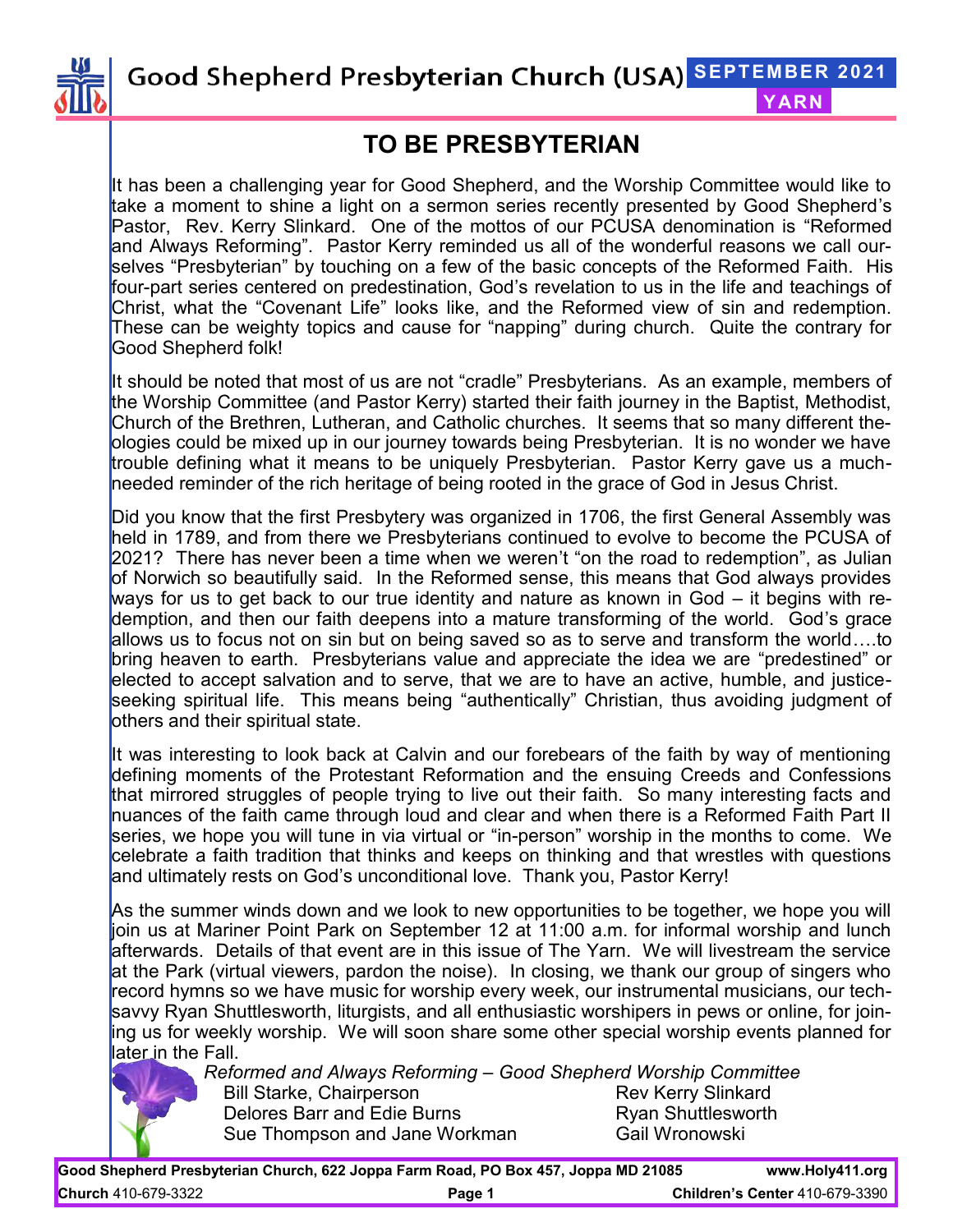

I write these musings having just dropped my youngest daughter off for freshman orientation at Wake Forest University in North Carolina. Sports-wise, they are known as the "Demon Deacons" (Baptist roots). I would think the "Predestined Presbyters" would be much a much better identity, but the school administration hasn't replied to my suggestion yet. Oh well, I can wait.

The move-in process was quite civilized with teams of upper-class students waiting to whisk Clare's car-full of dorm stuff into her room (on-the-fourth-floor-no-elevator – Thank you, God!). I left Clare and her new roommate to organize their space, and went to the Upper Quad to sit on a bench and watch the excited new students and their families flowing past. I loved my college experience. Even though I still have mild nightmares of missing my classes, faking my education, and fraudulently presenting my degree to get a job (no psychotherapy needed here, right?...Right?), learning is and always has been important to me.

Thinking about Good Shepherd, I'm still trying to get to know you, but I sense that this congregation values learning as well. Why else do we spend so much effort on early childhood education for this community? And it doesn't stop with the kids. I was gratified by your response to the Reformed Faith sermon series this summer. You want to keep learning as well! In ministry, I have always thought of myself more as a teacher than a preacher. My sermons tend to ask more questions than they answer. I try to point my messages toward growing in "faithknowledge." I think the more knowledge we have, the stronger and better our faith will be to guide us through life.

So, as we open the new school year and, like the Munchkins in Oz slowly come out from our shelters, I would like to keep concentrating on the joy of learning as we grow together as a family. This can be in worship, or in other learning opportunities. If there are any particular topics that interest you, let me know. This is going to be FUN!

PEACE,

Pastor Kerry

# **PASTOR KERRY'S CONTACT INFORMATION**

Email – Pastorkerry@holy411.org and a metal Address – Cell – 302-740-9503 301 Nottingham Road

Newark, DE 19711

# **THE GOOD SHEPHERD FACEBOOK PAGE:**

https://www.facebook.com/GoodShepherdPC/

**THE SHEPHERD OF JOPPA YOUTUBE PAGE:**

https://www.youtube.com/channel/

UCmWeD2EBpNUqSr1Sl1Qgnhw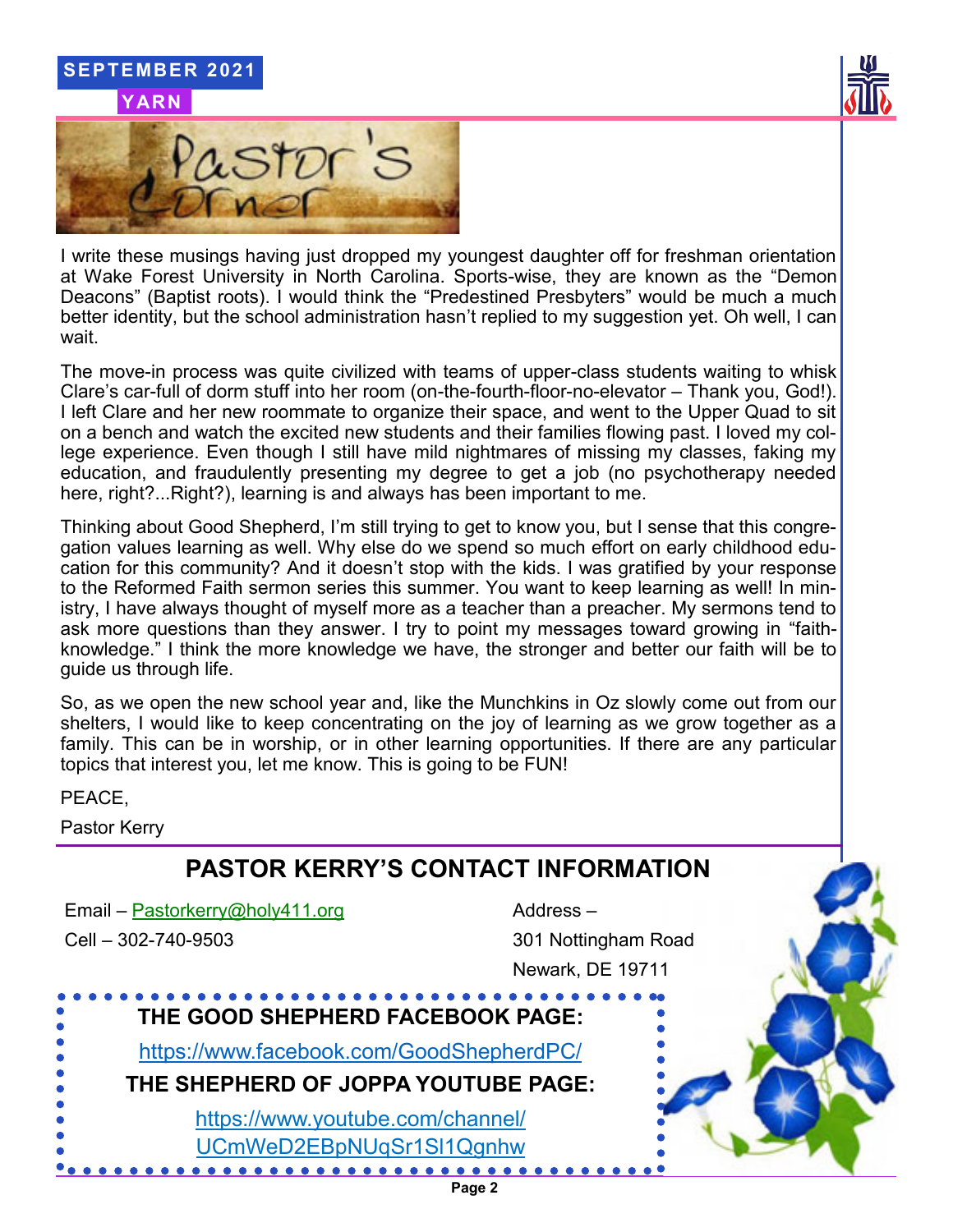



## GSPC Women's Circle Bible Study 2021-2022

Thursday, September 9, 2021 10:00 am – 12:00 pm - Upper Room

*What My Grandmothers Taught Me:*

Learning from the Women in Matthew's Genealogy of Jesus

BIBLE STUDY LESSON 1 – FAMILY TREES

KEY SCRIPTURE – Matthew 1

MAIN IDEA – Family stories shape our sense of identity. Matthew begins his Gospel with a list of Jesus' ancestors. In this list we find the names of some rather unusual women— Jesus' grandmothers. Why are these women in this list and what does their inclusion have to say about the coming Messiah? What might Matthew be teaching us through their stories?

PLEASE BRING TO THE MEETING A PHOTO OF YOUR GRANDMOTHER (OR ANOTHER WOMEN OF AN OLDER GENERATION WHO MADE A DIFFERENCE IN YOUR LIFE OR A SPECIAL OBJECT THAT REMINDS YOU OF SUCH A WOMAN. TO THIS MEETING.

#### All women of the church and friends, please join us!



Guidebooks (\$10) will be distributed at our first lesson (unless you have already purchased one from Jane Workman). Even if you cannot attend every lesson, we would love to have you join us for fellowship, learning, and growing in our faith together.

## BRING YOUR LUNCH

**Thursday, September 23 10:00 AM**  $(4<sup>th</sup>$  Thursdav Program)

**Meghan Shuttlesworth**, our new **Children's Center Director** will be our speaker for our first  $4<sup>th</sup>$  Thursday Program of our new year. **Vickie Maas** will give a short introduction to this program about the history of out Children's Center.

A big **THANK YOU** to all who donated Backpacks for Riverside Elementary! At this point, we are just short of **100 backpacks**!!!

#### **Outstanding!**

They will be delivered Tuesday, August 31.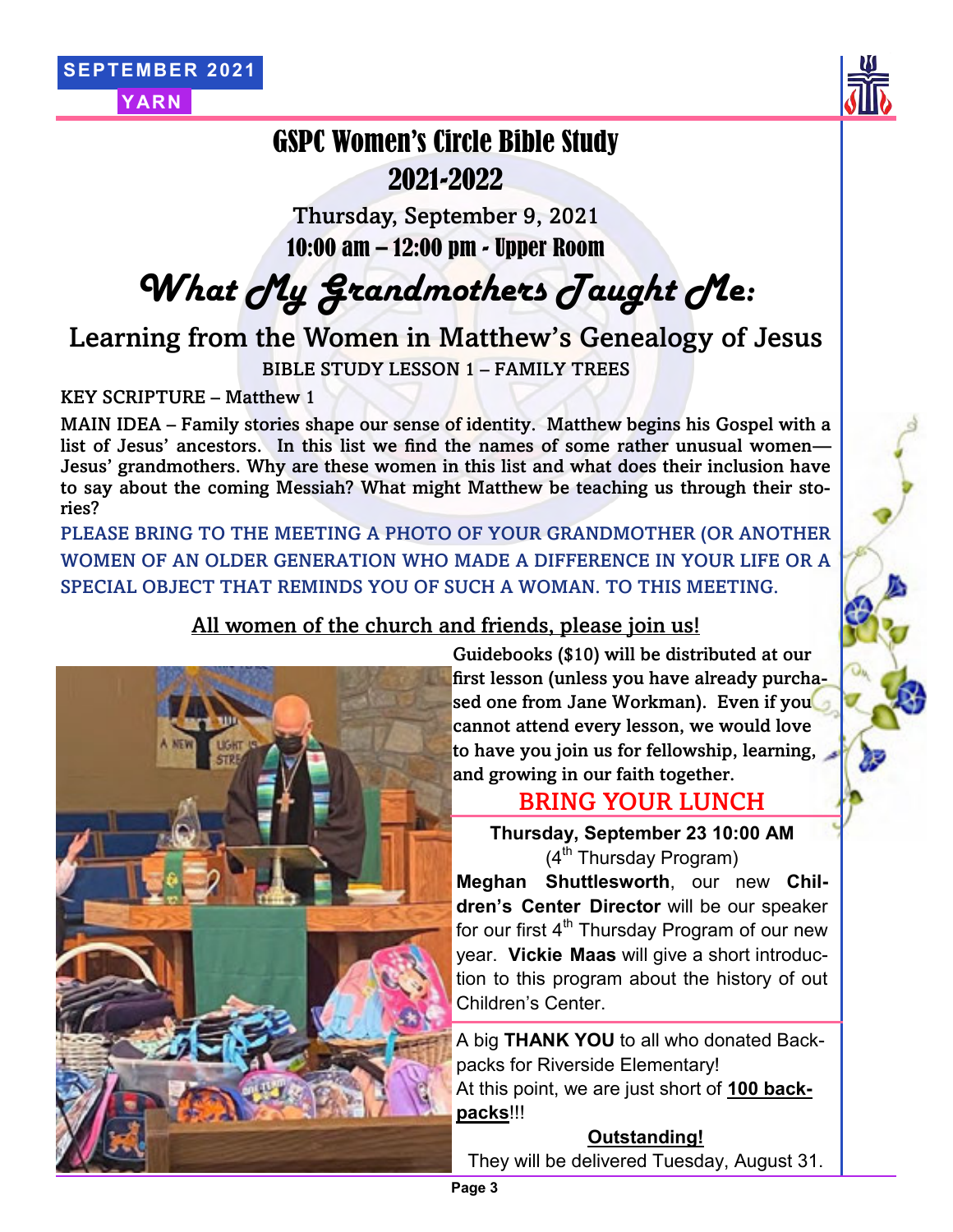

### Good Shepherd Presbyterian Church (USA) SEPTEMBER 2021 **YARN**

## **MEET MEGHAN OUR NEW CC DIRECTOR!**



Meghan Shuttlesworth began her career at Good Shepherd Children's Center in 2019 as a substitute teacher. She eventually transitioned to become the Lead Teacher in the School Age room.

She has a Master's Degree in Psychology from Shippensburg University and prior to joining the GSCC family, she worked as a Therapist and Behavioral Specialist Consultant for Pennsylvania Counseling Services.

Meghan holds her 90hr Preschool Certification, 45hr School Age Certification, 45hr Infant and Toddler Certification, and is currently completing the 45hr Director and Administrator Certification.

Meghan has been married to her husband

Ryan since 2007 and together they have two sons, Weston and Bennett. In her free time, Meghan enjoys hiking, paddleboarding, crafting, and reading. Meghan is very excited to be part of the administrative team here at GSCC.



**Good Shepherd Presbyterian Church, 622 Joppa Farm Road, PO Box 457, Joppa MD 21085 www.Holy411.org Church** 410-679-3322 **Page 4 Children's Center** 410-679-3390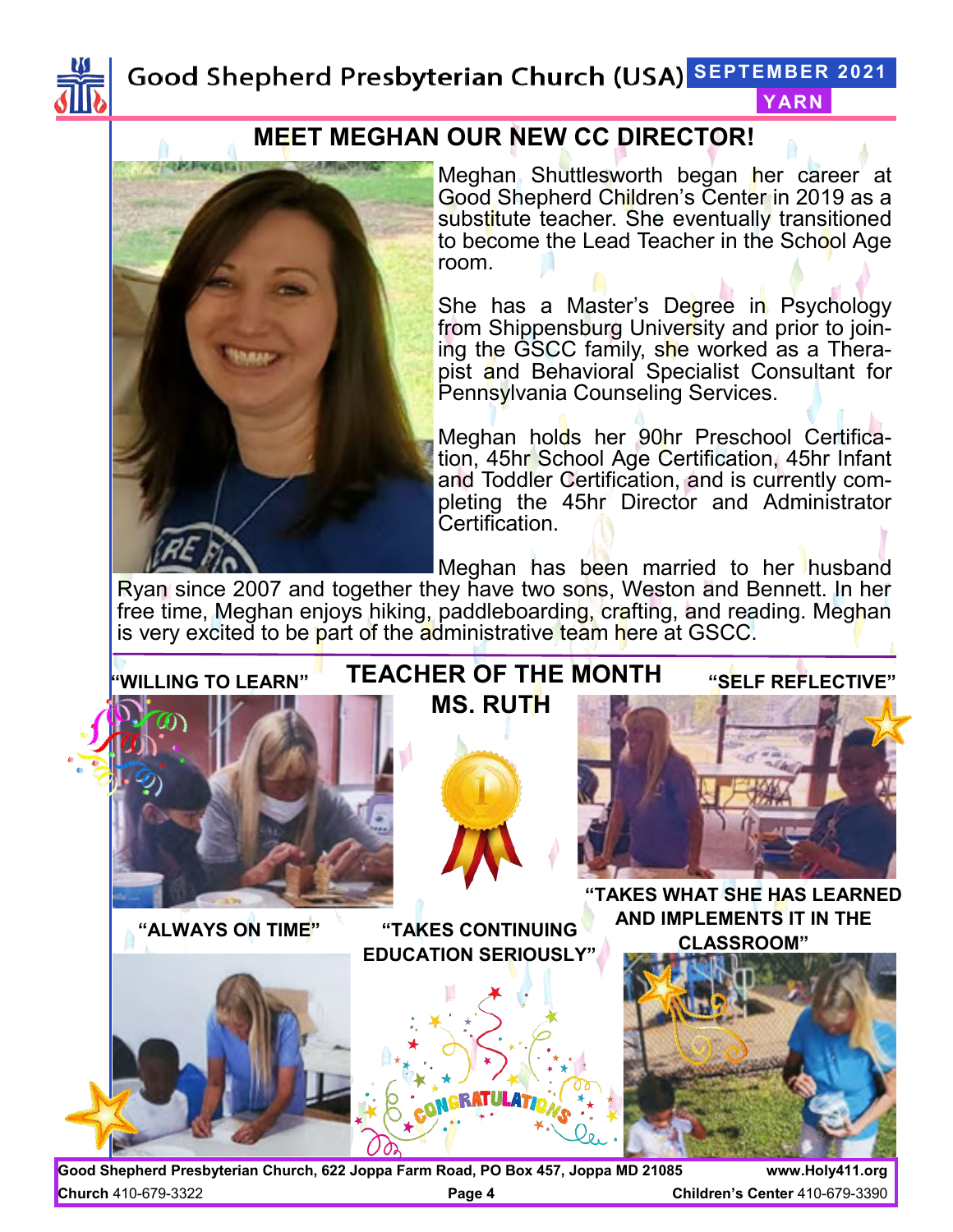## **A FEW WORDS FROM CLAY**

**WEEDING—**Despite recently adding 16 yards of new mulch the weeds still manage to poke thru...determined little buggers, huh? If anyone feels inclined an hour a week would be helpful. The more the merrier! Thanks again.

## **DEACONS CORNER**

#### **CHURCH IN THE PARK— September 12th, 2021 @ 11:00AM**

We are having "church in the park". We are **NOT** having church services in our church building we are having church services at Mariner Point Park in the pavilion as we have done in previous years. Yes, we skipped last year due to the pandemic but this year we are back on track to have church services at the park followed by an old fashioned picnic The Deacons will provide fried chicken, soda, water, ice, cups, plates, napkins, bowls, knives, forks, and spoons. **We ask you to bring a dish to share and/or a dessert to share.**

### *PLEASE CONTACT CLAY MAAS AT*

*443-386-0600 OR AT CLAYTON.MAAS@YAHOO.COM*

*ASAP SO WE CAN START PUTTING TOGETHER A HEAD COUNT*



**PILLOWS—**The Deacons would like to thank everyone for their generous contributions of 63 (sixty three) pillows for the Harford Family House. Special thanks go to *Mike & Chris Bohns* and *Kathy Young* for delivering all these pillows. Job well done everyone!

**DIRECTORY UPDATE—**It's **NOT** too late to still turn in your Directory Data Sheet. We are still collecting them! If anyone has any problems or questions please call Clay. The Deacons want to ensure **YOU** get included in the new updated Directory.

## **GOOD SHEPHERD PRESBYTERIAN SUNDAY WORSHIP**

During this pandemic, we are livestreaming worship at 11:00 a.m. If you are at home, join us online. You will be E-mailed a copy of the bulletin to use as a guide during worship. Of course, we would love to see you in person!







#### **Recognizing the increased spreading of the Delta strain of COVID-19, we strongly ask that in-person worshipers return to wearing masks!**

Masking will be optional for those who have been vaccinated. For those who have not been vaccinated, **masking is required** . Required distancing from non-co-resident persons will be encouraged. Hand sanitizing liquid and wipes will be available.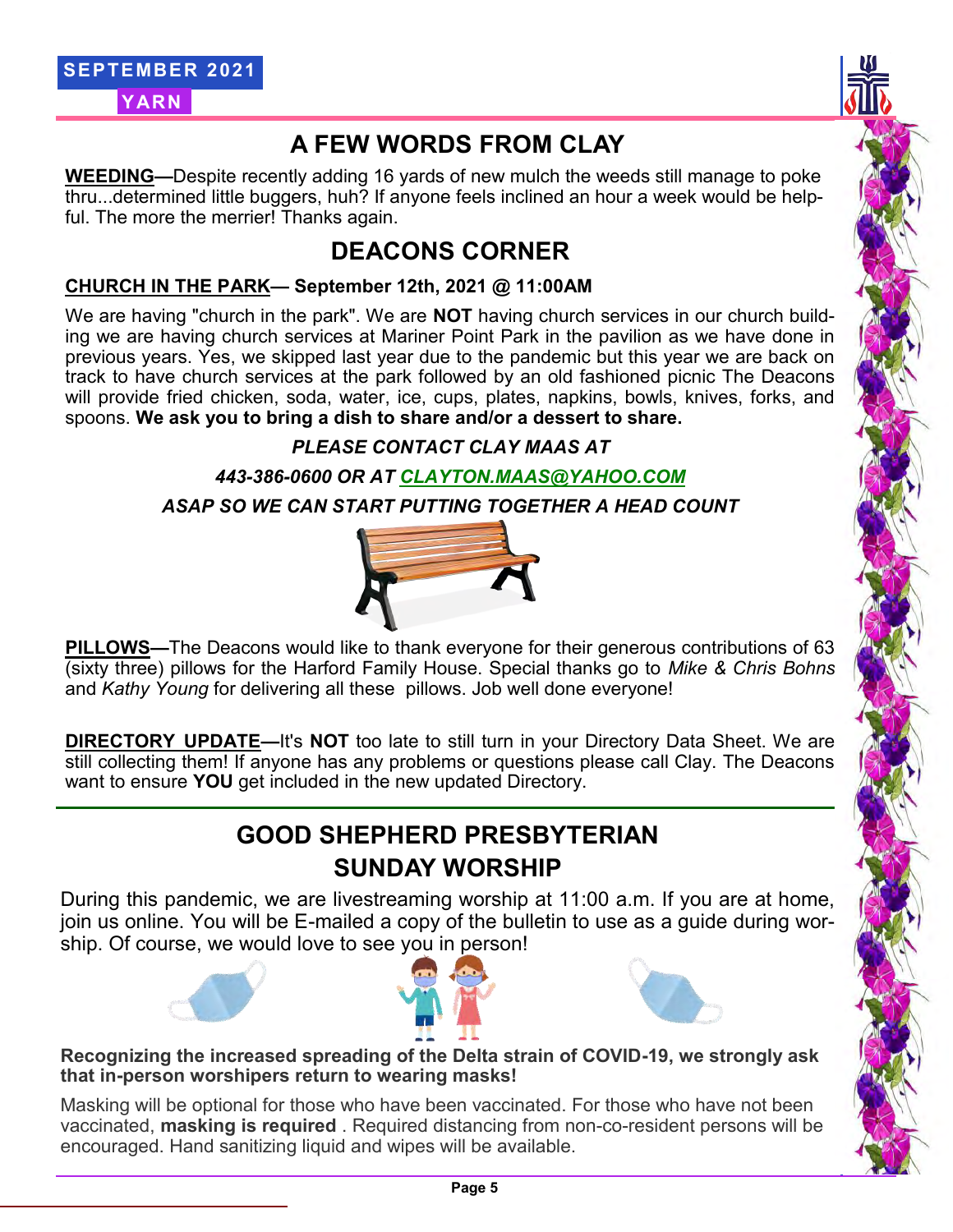

**SEPTEMBER 2021**

## **PRAYER REQUESTS**

Kathy Young's oldest son, Rob Shreeve; Kathy's neighbor, Debbie & her aunt, Eleanor Bierman & Eleanor's Late cousin, Roberta Harr & Eleanor's son-in-law, Paul Goffus; Ellie Pfoutz's friend and former neighbor Donna Heimberger; Susan Luu's Late friend Sabrina & her family; Marcie Jackson's friend Henry S.; Carla Cathcart's cousin, Cindy Pellegrino, cousin, Louise Marsh, & her family, Louise's brother, Gary Marsh, a friend, Lorraine Bick, Carla's former boss, college friend, June Fletcher & family, friend, Cindy Ragusa, and Carla's boss's daughter, Ashley Bogari; Millie Fike's former boss, Wayne Moog; Theresa & Richard Manke's son-in-law, Will & his medical team; Gail Wronowski's friend Paul Michaelian & family; Jaclyn Harris' granddaughter, Stella; and Barb J. from Cockeysville.



**YARN**

If you or someone you know has a need and you would like to submit a prayer request, please reach out to our prayer team at: **gsprayers@juno.com**

## **FACE PAINTING & DRAGONS**

It's Dragons Love Tacos day in the school age room and all the kiddos got scaly dragon make-overs!





# September Birthday's to Celebrate

**3 Weston** 

**Shuttlesworth**

**4 Katie Pollard** 

**6 Marcia Goldberg**

The Deacons would like the church family to know your important day! If we do not have yours in our file, please notify

> Kelly Donelson @ 410-961-9275

**9 Susan Luu** 

**19 Michael Elonge** 

**25 Stacy Howe** 



**Good Shepherd Presbyterian Church, 622 Joppa Farm Road, PO Box 457, Joppa MD 21085 www.Holy411.org Church** 410-679-3322 **Page 6 Children's Center** 410-679-3390